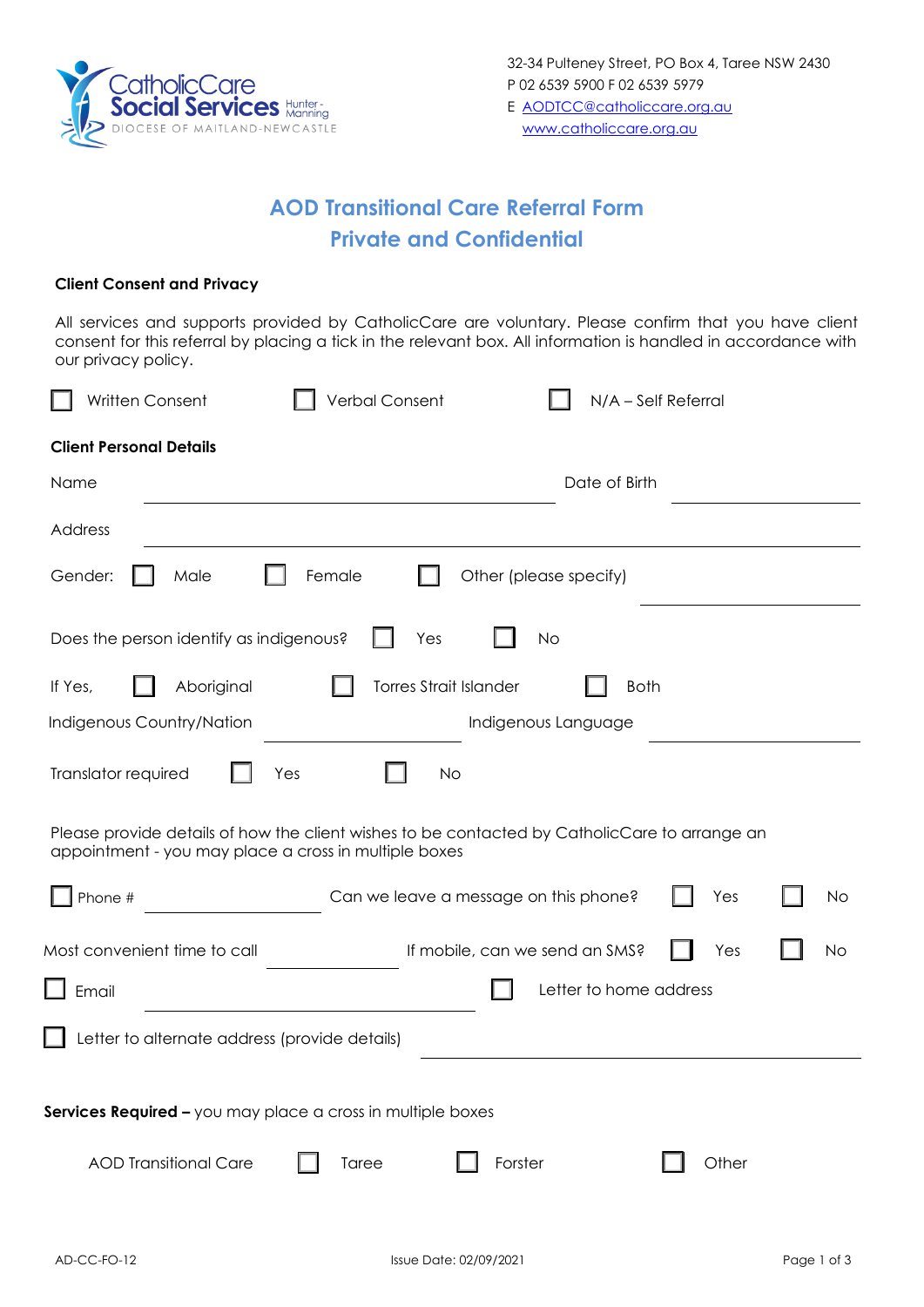| <b>Eligibility Criteria for AOD Transitions Program.</b><br>Note: A referred client does not need to meet ALL the criteria to be eligible for the program. Each client referral will be<br>assessed on a case-by-case basis taking into consideration all their circumstances before a decision is made |                                                                               |                   |                                  |  |  |  |
|---------------------------------------------------------------------------------------------------------------------------------------------------------------------------------------------------------------------------------------------------------------------------------------------------------|-------------------------------------------------------------------------------|-------------------|----------------------------------|--|--|--|
| Criteria                                                                                                                                                                                                                                                                                                |                                                                               |                   | Meets Criteria?<br>(Please tick) |  |  |  |
|                                                                                                                                                                                                                                                                                                         |                                                                               |                   |                                  |  |  |  |
| 1                                                                                                                                                                                                                                                                                                       | Aboriginal and Torres Strait Islander person - 18 to 65 years of age          | Ш                 |                                  |  |  |  |
| $\overline{2}$                                                                                                                                                                                                                                                                                          | Pregnant woman and/or those with young children                               |                   |                                  |  |  |  |
| 3                                                                                                                                                                                                                                                                                                       | Person with co-occurring substance misuse and mental illness (dual diagnosis) |                   |                                  |  |  |  |
| 4                                                                                                                                                                                                                                                                                                       | Person living in a rural or remote area                                       |                   |                                  |  |  |  |
| 5                                                                                                                                                                                                                                                                                                       | Person with low income or on unemployment benefits                            | $\Box$            |                                  |  |  |  |
| 6                                                                                                                                                                                                                                                                                                       | Person with recent suicide attempt or suicidal behaviour or ideation          | $\Box$            |                                  |  |  |  |
| 7                                                                                                                                                                                                                                                                                                       | Person with alcohol or substance use dependency                               | □                 |                                  |  |  |  |
| 8                                                                                                                                                                                                                                                                                                       | Person with a chronic disease                                                 | П                 |                                  |  |  |  |
| 9                                                                                                                                                                                                                                                                                                       | Person with family relationship instability                                   |                   |                                  |  |  |  |
| 10                                                                                                                                                                                                                                                                                                      | Person classed as being in poverty (income less than AUD \$426.30 per week).  | $\Box$            |                                  |  |  |  |
| 11                                                                                                                                                                                                                                                                                                      | Person with forensic psychosocial or psychiatric related issues               | $\Box$            |                                  |  |  |  |
| 12                                                                                                                                                                                                                                                                                                      | Person with chronic pain                                                      | □                 |                                  |  |  |  |
| 13                                                                                                                                                                                                                                                                                                      | Person exiting a custodial facility                                           | П                 |                                  |  |  |  |
| 14                                                                                                                                                                                                                                                                                                      | Person exiting a residential treatment facility                               | $\Box$            |                                  |  |  |  |
| 15                                                                                                                                                                                                                                                                                                      | Person with limited employment/education opportunities and social exclusion   | $\Box$            |                                  |  |  |  |
| 16                                                                                                                                                                                                                                                                                                      | Person with complex trauma which affects functioning                          | <b>The Street</b> |                                  |  |  |  |
| 17                                                                                                                                                                                                                                                                                                      | Person with housing instability                                               | H                 |                                  |  |  |  |

| <b>Exclusions</b> |                                                                                                        |     | Meets Criteria?<br>(Please tick) |  |
|-------------------|--------------------------------------------------------------------------------------------------------|-----|----------------------------------|--|
|                   | Yes                                                                                                    | No. |                                  |  |
|                   | Person is facing sentencing thought the judicial system from an existing case                          |     |                                  |  |
| 2                 | Person has a diagnosis of an eating disorder                                                           |     |                                  |  |
| 3                 | A primary diagnosis of cancer                                                                          |     |                                  |  |
| 4                 | Enrolment in the National Disability Insurance Scheme (NDIS) or Continuity of Support<br>(CoS) program |     |                                  |  |
| 5                 | Person is seen as a risk to the safety of the Transitional Coordinator                                 |     |                                  |  |